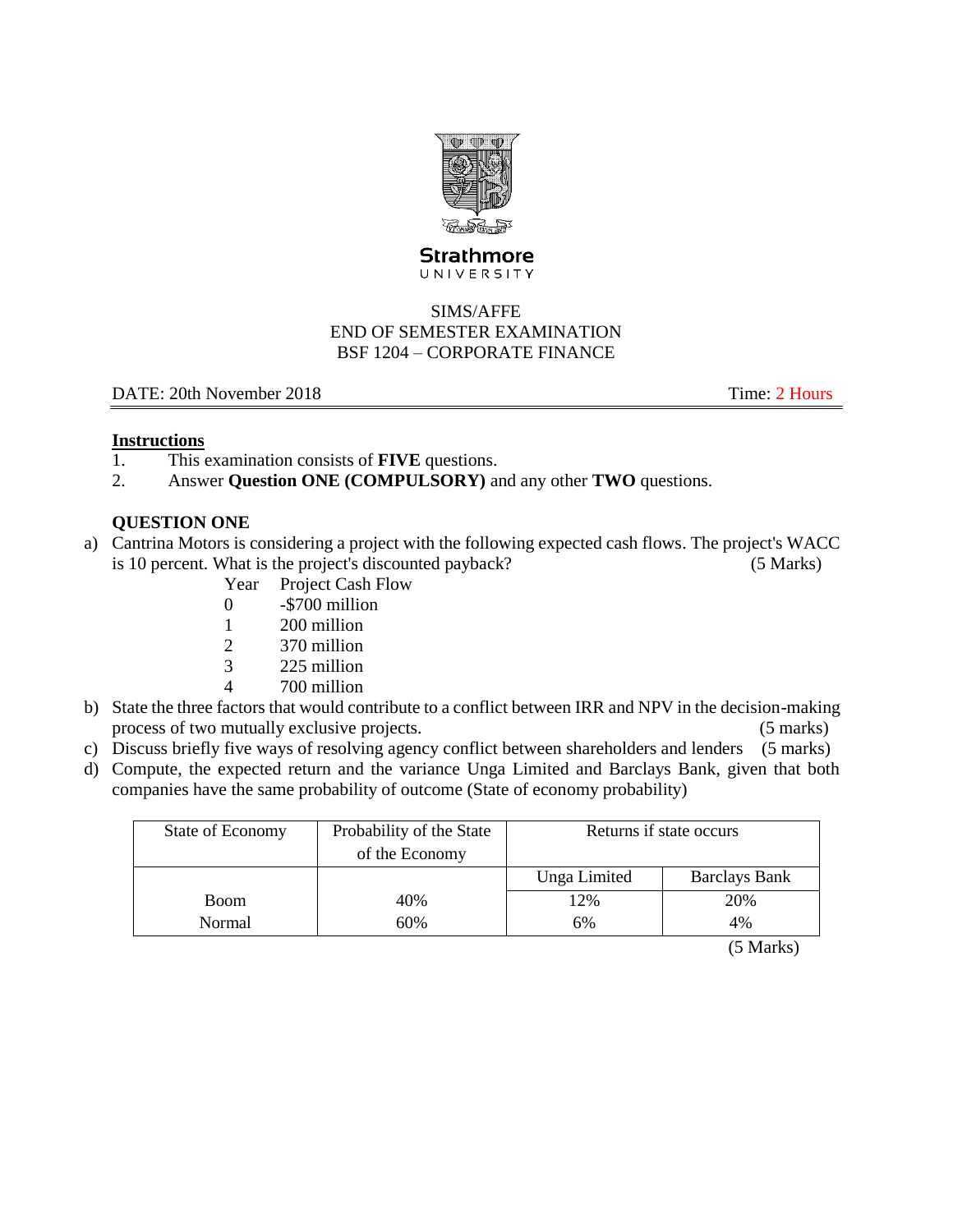| <b>Kshs.000</b> | <b>Kshs.000</b>      |
|-----------------|----------------------|
|                 |                      |
| 23,000          |                      |
| 247,000         | 270,000              |
|                 |                      |
|                 |                      |
| 5,000           |                      |
| 11,000          |                      |
| 3,000           | 19,000               |
|                 | 289,000              |
|                 | 5% Preference shares |

e) Dinla Co has the following capital structure.

The ordinary shares of Dinla Co are currently trading at Kshs.4·26 per share on an ex dividend basis and have a nominal value of Kshs.0·25 per share. Ordinary dividends are expected to grow in the future by 4% per year and a dividend of Kshs.0·25 per share has just been paid.

The 5% preference shares have an ex dividend market value of Kshs.0·56 per share and a nominal value of Kshs.1·00 per share. These shares are irredeemable.

The 6% loan notes of Dinla Co are currently trading at Kshs.95·45 per loan note on an ex interest basis and will be redeemed at their nominal value of Kshs.100 per loan note in five years' time.

The bank loan has a fixed interest rate of 7% per year.

Dinla Co pays corporation tax at a rate of 25%.

### **Required:**

Calculate the after-tax weighted average cost of capital of Dinla Co on a market value basis.(10 marks)

### **QUESTION TWO [20 marks]**

- a) Differentiate between the following Corporate Finance Terminologies: (5 Marks)
	- i. Capital Structure and Cost of Capital
	- ii. Coefficient of Variation and Standard Deviation
	- iii. Invoice Discounting and Debt Factoring
	- iv. Zero Coupon Bond and Convertible Bond
	- v. Ordinary stock and Preferred Stock
- b) The following information relates to a certain company:
	- Currently is all-equity financed.
	- Expected EBIT =  $$500,000$ .
	- Firm expects zero growth.
	- $100,000$  shares outstanding; Ke = 12%; P<sub>0</sub> = \$25; T = 40%; Unlevered Beta = 1.0; Risk free rate =  $6\%$ ; RP<sub>M</sub> =  $6\%$ .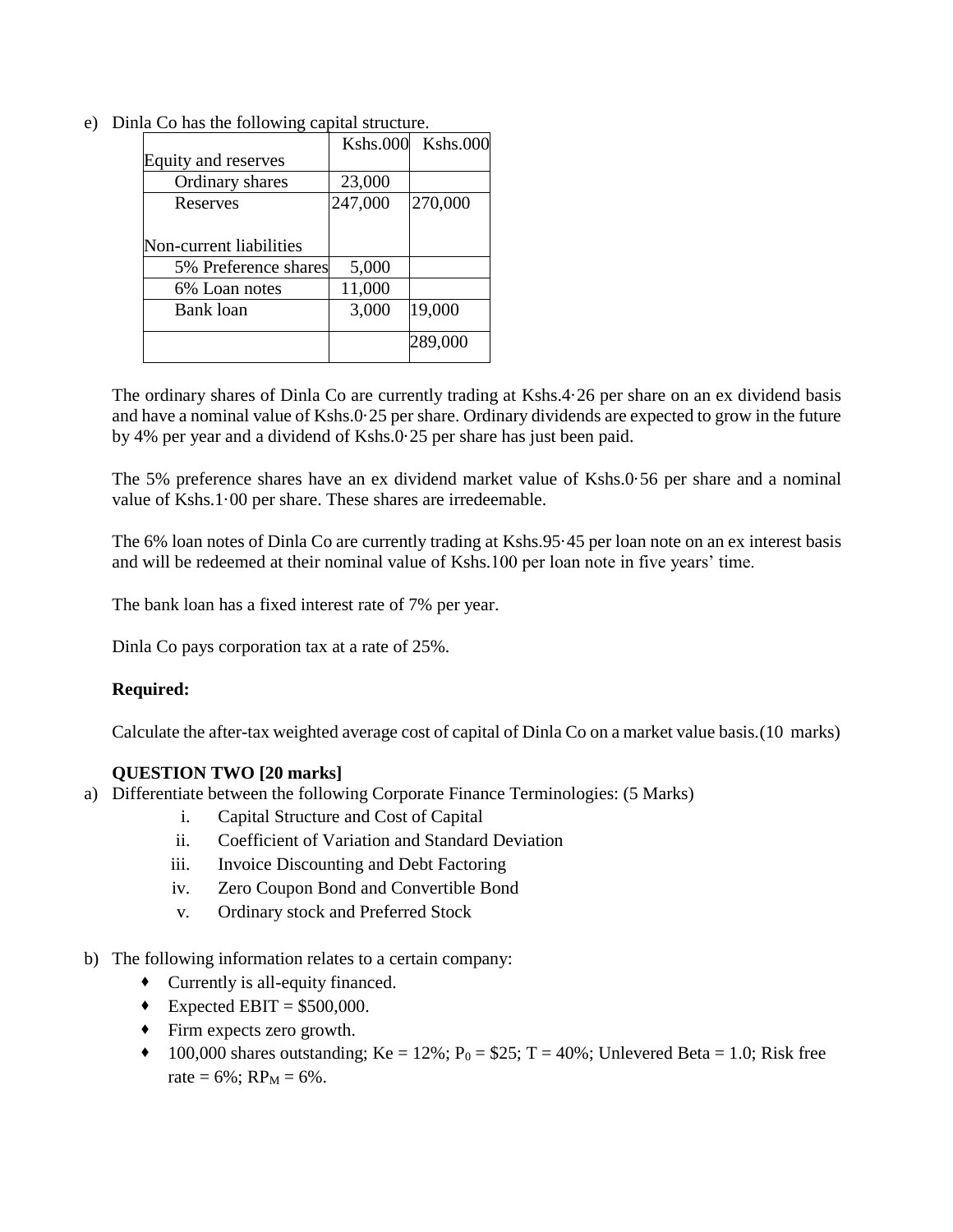### **Percent financed with debt,**

| Wd    | $\mathbf{K}_{\mathbf{d}}$ |  |
|-------|---------------------------|--|
| $0\%$ |                           |  |
| 20%   | 8.0%                      |  |
| 30%   | 8.5%                      |  |
| 40%   | 10.0%                     |  |
| 50%   | 12.0%                     |  |

### **Required**

- i. Determine the levered beta for each of the different debt structures of the company (5 Marks)
- ii. Determine the cost of equity for each of the different debt structures of the company (5 Marks)
- iii. Determine the weighted average cost of capital for each of the different debt structures of the company (5 Marks)

## **QUESTION THREE**

a) The directors of Pelta Co are considering Ringo a planned investment project costing Kshs.25m, payable at the start of the first year of operation. The following information relates to the investment project:

|                             | Year 1  | Year 2  | Year 3  | Year 4  |
|-----------------------------|---------|---------|---------|---------|
| Sales volume (units/year)   | 520,000 | 624,000 | 717,000 | 788,000 |
| Selling price (Kshs./unit)  | 30.00   | 30.00   | 30.00   | 30.00   |
| Variable costs (Kshs./unit) | 10.00   | 10.20   | 10.61   | 10.93   |
| Fixed costs (Kshs./year)    | 700,000 | 735,000 | 779,000 | 841,000 |

The fixed costs, which are incremental and related to the investment project. The year 4 sales volume is expected to continue for the foreseeable future.

Pelta Co pays corporation tax of 30% one year in arrears. The company can claim tax-allowable depreciation on a 25% reducing balance basis.

The views of the directors of Pelta Co are that all investment projects must be evaluated over four years of operations, with an assumed terminal value at the end of the fourth year of 5% of the initial investment cost. Both net present value and discounted payback must be used, with a maximum discounted payback period of two years. The cost of capital Pelta Co is 12%.

Required:

|  | i) Calculate the net present value of the planned investment project. | $(10 \text{ marks})$ |
|--|-----------------------------------------------------------------------|----------------------|
|--|-----------------------------------------------------------------------|----------------------|

ii) Calculate the discounted payback period of the planned investment project. (2 marks )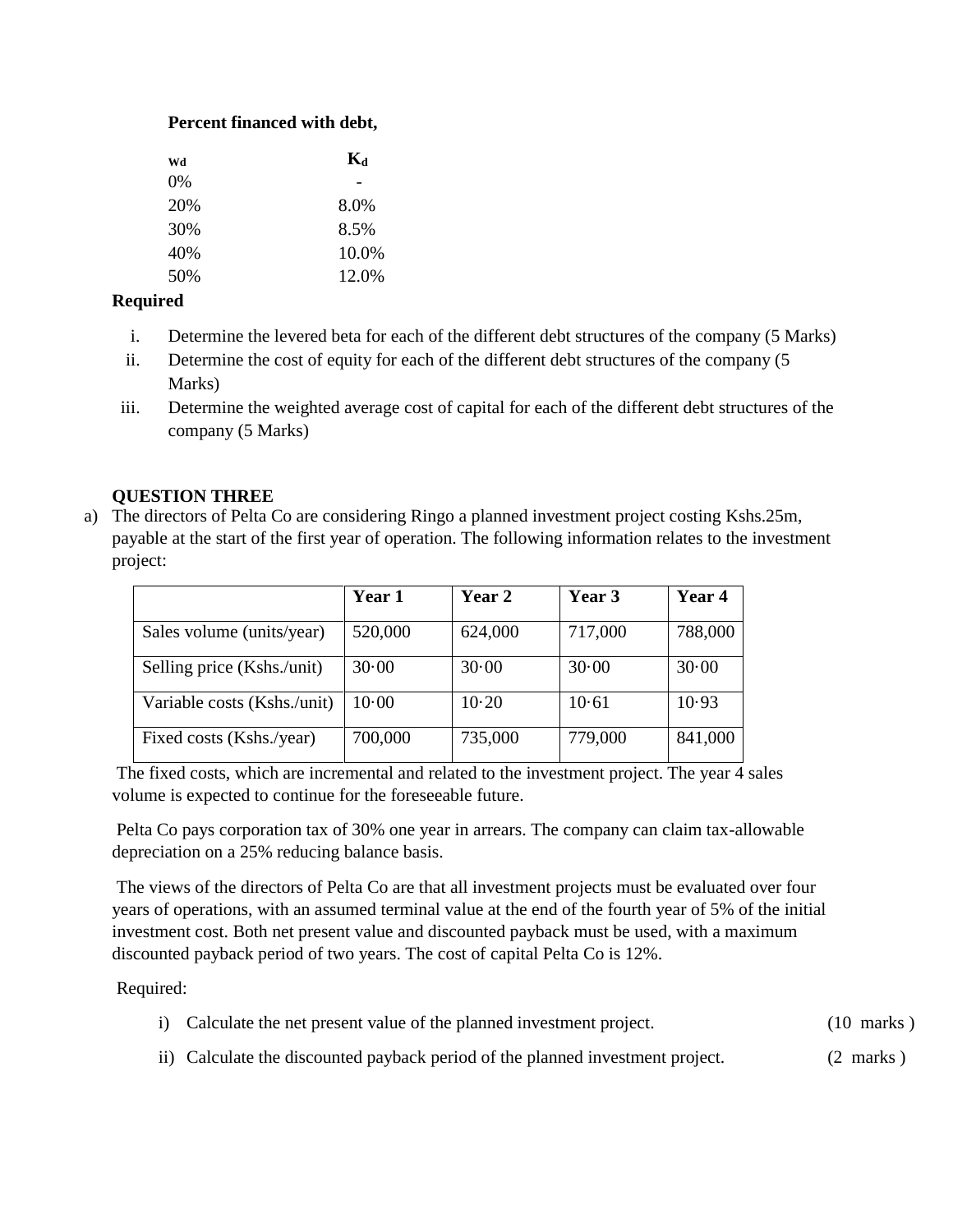|     | iii) Discuss the financial acceptability of the investment project.                                          | $(3 \text{ marks})$ |
|-----|--------------------------------------------------------------------------------------------------------------|---------------------|
| (b) | Discuss the limitations of the dividend growth model as a way of valuing the ordinary shares<br>of a company | $(5 \text{ marks})$ |

#### **QUESTION FOUR**

a) Sude Co has credit sales of Kshs.45 million per year and on average settles accounts with trade payables after 60 days. One of its suppliers has offered the company an early settlement discount of 0·5% for payment within 30 days. Administration costs will be increased by Kshs.500 per year if the early settlement discount is taken. Sude Co buys components worth Kshs.1·5 million per year from this supplier.

From a different supplier, Sude Co purchases Kshs.2·4 million per year of Component K at a price of Kshs.5 per component. Consumption of Component K can be assumed to be at a constant rate throughout the year. The company orders components at the start of each month in order to meet demand and the cost of placing each order is Kshs.248·44. The holding cost for Component K is Kshs.1·06 per unit per year.

The finance director of Sude Co is concerned that approximately 1% of credit sales turn into irrecoverable debts. In addition, she has been advised that customers of the company take an average of 65 days to settle their accounts, even though Sude Co requires settlement within 40 days.

Sude Co finances working capital from an overdraft costing 4% per year. Assume there are 360 days in a year.

Required:

i) Evaluate whether Sude Co should accept the early settlement discount offered by its supplier.

(4 marks ) ii) Evaluate whether Sude Co should adopt an economic order quantity approach to order Ringo Component K. (6 marks )

b) Is it possible for a company to achieve an optimal capital structure? (10 marks)

#### **QUESTION FIVE**

a) Ringo Co has in issue ordinary shares with a nominal value of Kshs.0·25 per share. These shares are traded on an efficient capital market. It is now 20X6 and the company has just paid a dividend of Kshs.0·450 per share. Recent dividends of the company are as follows:

| Year                            | 20X6 | 20X5 | $-20X4$ | 20X3                                       | 20 X 2 |
|---------------------------------|------|------|---------|--------------------------------------------|--------|
| Dividend per share $Kshs.0.450$ |      |      |         | Kshs.0.428Kshs.0.408 Kshs.0.389 Kshs.0.370 |        |